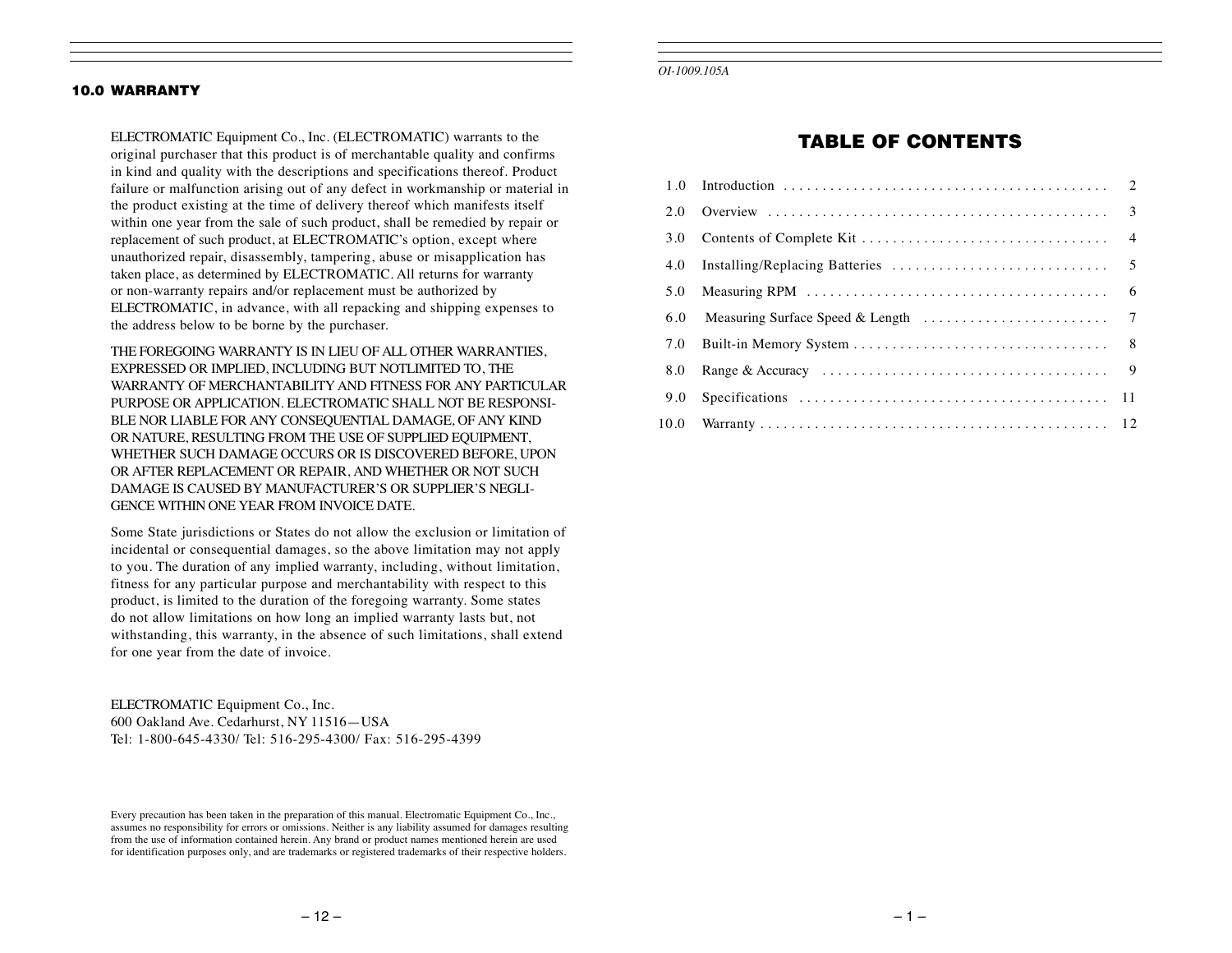# 1.0 INTRODUCTION

The DT-105A, DT-107A DT-105A-12 and DT-1807A-12 Hand-Held Digital Tachometers are designed to accurately measure rotation speeds, surface speeds and length. The rotational speed is displayed in RPM units (Revolutions per minute) while the surface speed and length can be displayed in a variety of user-selected engineering units.

When measuring RPM, the user will mount the Cone Tip Adapter or Funnel Tip Adapter to the end of the shaft and place in contact with the rotating shaft or element. When measuring surface speed or length, the 6 inch circumference (1.9" diameter) is fitted to the end of the shaft and placed in contact with the moving surface.

#### **Applications**





**RPM Measurement Surface Speed & Length**

#### 9.0 SPECIFICATIONS

| <b>Display Range</b>         | 0.10 to 25,000 rpm with floating decimal                                                                         |
|------------------------------|------------------------------------------------------------------------------------------------------------------|
| <b>Accuracy</b>              | 0.10 to 999.99 rpm: $\pm 0.06$ rpm<br>1,000.0 to 9,999.9 rpm: $\pm$ 0.6 rpm<br>10,000 to 25,000 rpm: ±0.006% rpm |
| <b>Measurement Units</b>     |                                                                                                                  |
| per Minute                   | Revolutions, Meters, Yards, Feet, Inches                                                                         |
| per Hour<br><b>Total</b>     | Feet, Yards, Miles, Meters, Revolutions<br>Revolutions, Centimeters, Meters, Yards,<br>Feet, Inches              |
| per Second                   | Revolutions, Inches, Feet, Yards,<br>Centimeters (optional, inquire)                                             |
| <b>Memory System</b>         | 13 readings are stored in memory and<br>retained for 5 minutes (last, max., min.,<br>and 10 measurements)        |
| <b>Over-Range Indicator</b>  | Flashing numerals                                                                                                |
| <b>Detection</b>             | Optical coupler, 60 pulses/rev                                                                                   |
| <b>Update Time</b>           | 1 second (typical)                                                                                               |
| <b>Batteries Size:</b>       | 2 1.5 V AA<br>Life: Approx. $65$ hrs. $(DT-105A)$<br>Life: Approx. $40$ hrs. $(DT-107A)$                         |
| <b>Low Voltage Indicator</b> | Flashing "LO BAT" display (DT-105A)<br>"B" display (DT-107A)                                                     |
| <b>Operating Temperature</b> | 32 to 113° F (0 to 45° C)                                                                                        |
| Weight                       | 0.9 pounds $(400 \text{ grams})$                                                                                 |
| <b>Dimensions</b>            | 7.3" L x 2.4" W x 1.8" H<br>(185.4 x 60.0 x 45.7 mm)                                                             |
| Warranty                     | 1 year                                                                                                           |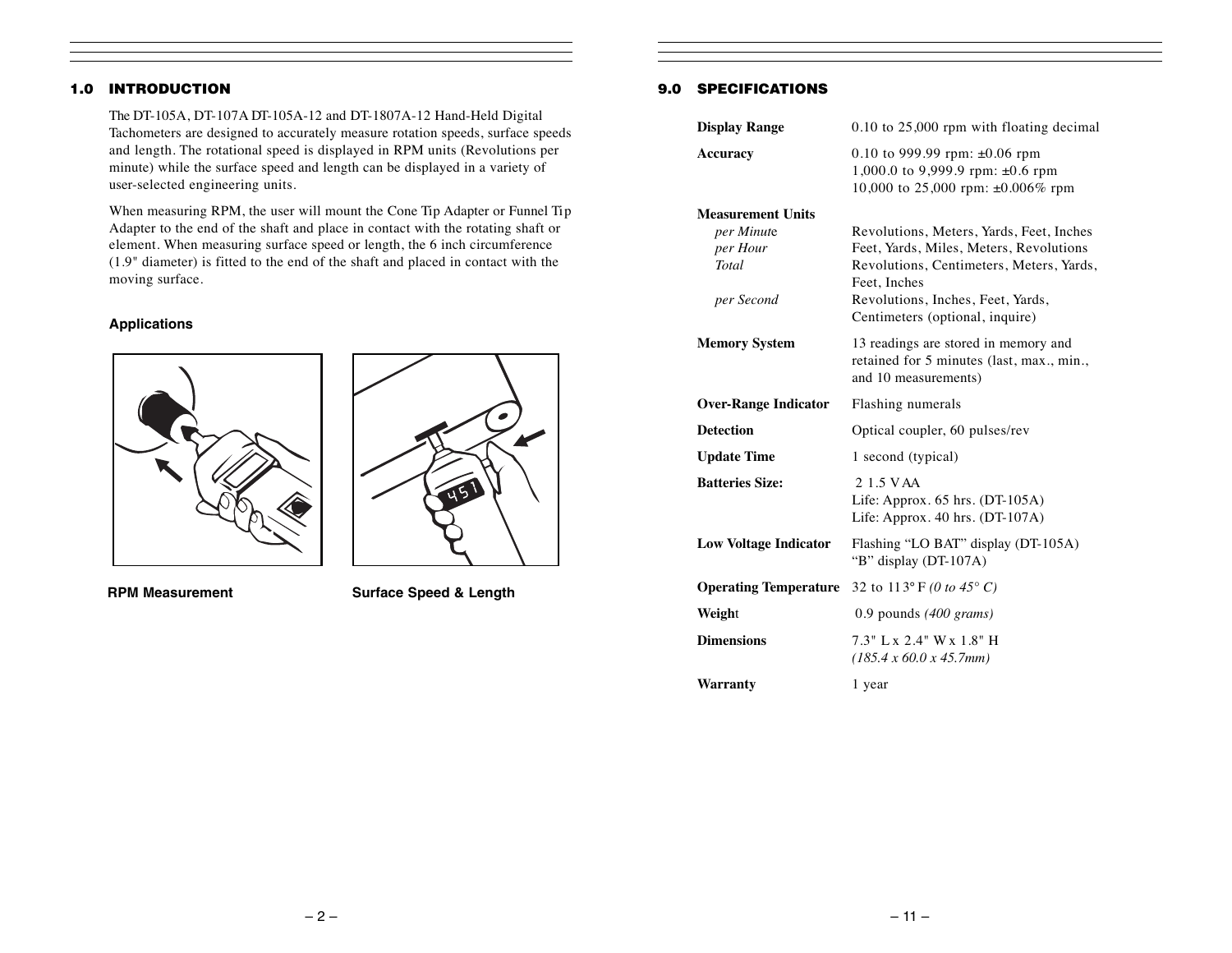| <b>All Models</b>   |                                                                                   |                                                                         |                           |  |  |  |
|---------------------|-----------------------------------------------------------------------------------|-------------------------------------------------------------------------|---------------------------|--|--|--|
| <b>I: Inches</b>    | <b>Single Range</b>                                                               | <b>Accuracy</b>                                                         | <b>Resolution</b>         |  |  |  |
| $I/M$ (inches/min.) | $0.6 - 9.999.9$<br>$10,000 - 99,999$                                              | ±0.6<br>$\pm 0.006\%$ of reading $\pm 1$ digit<br>(or $\pm 6$ IPM max.) | 0.1<br>1                  |  |  |  |
| IN (length)         | $0.1 - 9.999.9$<br>$10,000 - 99,999$                                              |                                                                         | 0.1<br>$\mathbf{1}$       |  |  |  |
| m: Meters           | <b>Single Range</b>                                                               | <b>Accuracy</b>                                                         | <b>Resolution</b>         |  |  |  |
| m/M (meters/min.)   | $0.02 - 999.99$<br>$1,000.0 - 3,810.0$                                            | ±0.06<br>±0.3                                                           | 0.01<br>0.1               |  |  |  |
| m/H (meters./hour)  | $0.9 - 9.999.9$<br>$10,000 - 99,999$                                              | ±0.6<br>$\pm 0.006\%$ of reading $\pm 1$ digit<br>(or $\pm 6$ mPH max.) | 0.1<br>1                  |  |  |  |
| m (length)          | $0.005 - 99.995$<br>$100.00 - 999.99$<br>$1,000.0 - 9,999.9$<br>$10,000 - 99,999$ |                                                                         | 0.005<br>0.01<br>0.1<br>1 |  |  |  |
| cm (length)         | $0.5 - 9.999.5$<br>$10,000 - 99,999$                                              |                                                                         | 0.5<br>$\mathbf{1}$       |  |  |  |
| M: Miles            | <b>Single Range</b>                                                               | <b>Accuracy</b>                                                         | <b>Resolution</b>         |  |  |  |
| M/H (miles/hour)    | $0.0006 - 9.9999$<br>$10.000 - 99.999$<br>$100.00 - 142.05$                       | ±0.0006<br>$\pm 0.006$<br>±0.01                                         | 0.0001<br>0.001<br>0.01   |  |  |  |

# 2.0 OVERVIEW



LED Display on DT-107A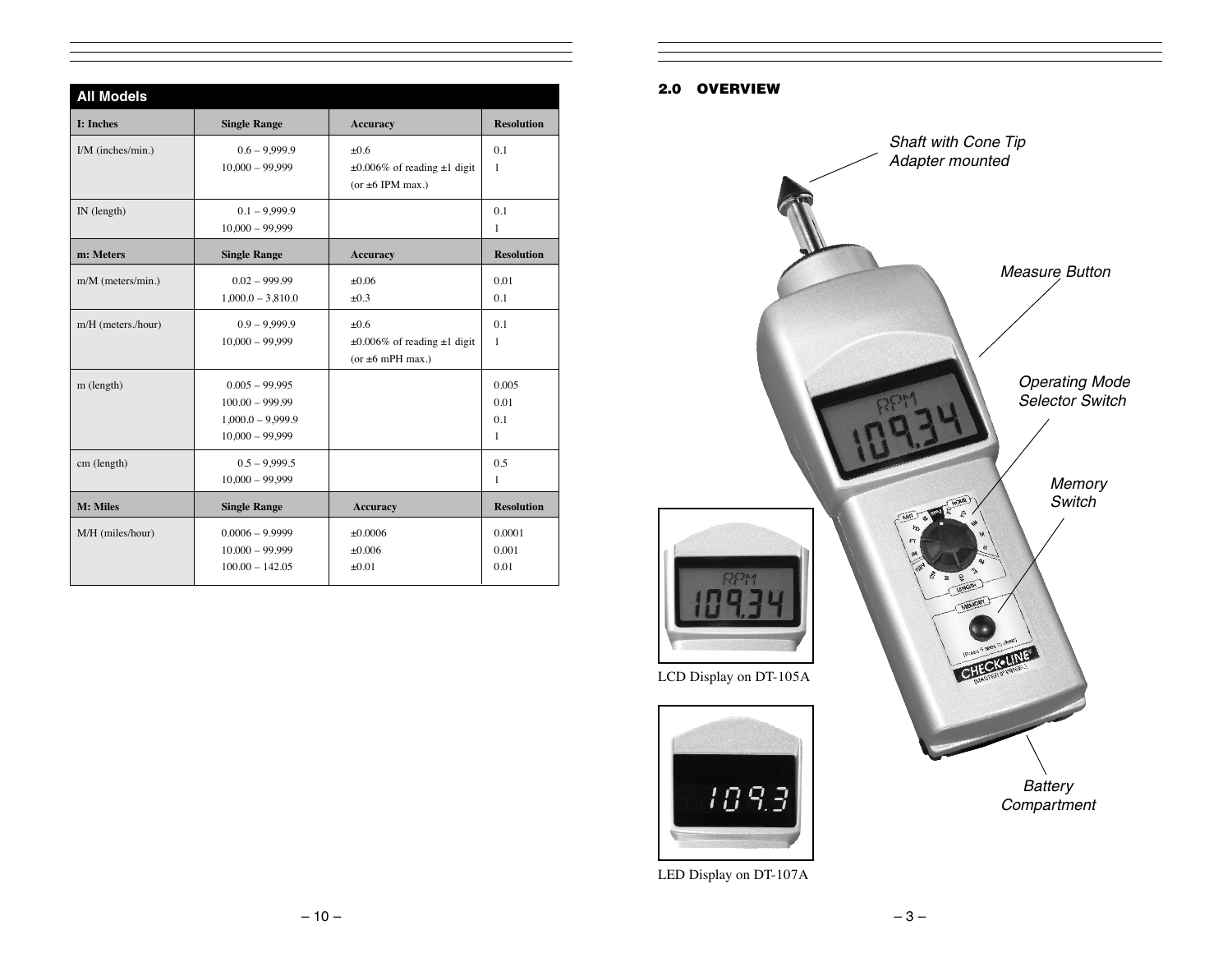#### 3.0 CONTENTS OF COMPLETE KIT



## A. Tachometer

- B. 6-inch Suface Speed Wheel (modelsDT-105A,DT107A) 12-inch Suface Speed Wheel (modelsDT-105A-12,DT-107A-12)
- C. Batteries (2 pcs. x AA)
- D. Accessories
	- Cone Tip Adapter (2)
	- Funnel Tip Adapter
	- Shaft Extension
- E. Operating Instructions (located behind upper foam)

#### 8.0 RANGE AND ACCURACY

| <b>R:</b> Revolutions   | <b>Single Range</b> | <b>Accuracy</b>                        | <b>Resolution</b> |
|-------------------------|---------------------|----------------------------------------|-------------------|
| Contact RPM (rev./min.) | $0.10 - 999.99$     | $\pm 0.06$                             | 0.01              |
|                         | $1,000.0 - 9,999.9$ | ±0.6                                   | 0.1               |
|                         | $10,000 - 25,000$   | $\pm 0.006\%$ of reading $\pm 1$ digit | 1                 |
|                         |                     | (or $\pm 2$ rpm max.)                  |                   |
| Contact RPH (rev./hour) | $6 - 99,999$        | $\pm 0.006\%$ of reading $\pm 1$ digit | $\mathbf{1}$      |
|                         |                     | (or $\pm 6$ rpm max.)                  |                   |
| REV (total revolution)  | $0.1 - 9.999.9$     | $\pm 0.1$                              | 0.1               |
|                         | $10,000 - 99,999$   | $\pm 1$                                | $\mathbf{1}$      |
| F: FEET                 | <b>Single Range</b> | <b>Accuracy</b>                        | <b>Resolution</b> |
| F/M (feet/min.)         | $0.05 - 999.99$     | $\pm 0.06$                             | 0.01              |
|                         | $1,000.0 - 9,999.9$ | $\pm 0.6$                              | 0.1               |
|                         | $10,000 - 12,500$   | $\pm 1$                                | $\mathbf{1}$      |
| F/H (feet/hour)         | $3 - 99,999$        | $\pm 0.006\%$ or reading $\pm 1$ digit | $\mathbf{1}$      |
|                         |                     | (or $\pm 6$ FPH max.)                  |                   |
| FT (length)             | $0.01 - 999.99$     |                                        | 0.01              |
|                         | $1,000.0 - 9,999.9$ |                                        | 0.1               |
|                         | $10,000 - 99,999$   |                                        | $\mathbf{1}$      |
| <b>Y: Yards</b>         | <b>Single Range</b> | <b>Accuracy</b>                        | <b>Resolution</b> |
| Y/M (yards/min.)        | $0.02 - 999.99$     | $\pm 0.06$                             | 0.01              |
|                         | $1,000.0 - 4.167.0$ | $\pm 0.3$                              | 0.1               |
| Y/H (yards/hour)        | $1.0 - 9.999.9$     | $\pm 0.06$                             | 0.1               |
|                         | $10,000 - 99,999$   | $\pm 0.006\%$ or reading $\pm 1$ digit | 1                 |
|                         |                     |                                        |                   |
|                         |                     | (or $\pm 6$ YPH max.)                  |                   |
| Y/Rd (length)           | $0.005 - 99.995$    |                                        | 0.005             |
|                         | $100.00 - 999.99$   |                                        | 0.01              |
|                         | $1,000.0 - 9,999.9$ |                                        | 0.1               |

continued on page 10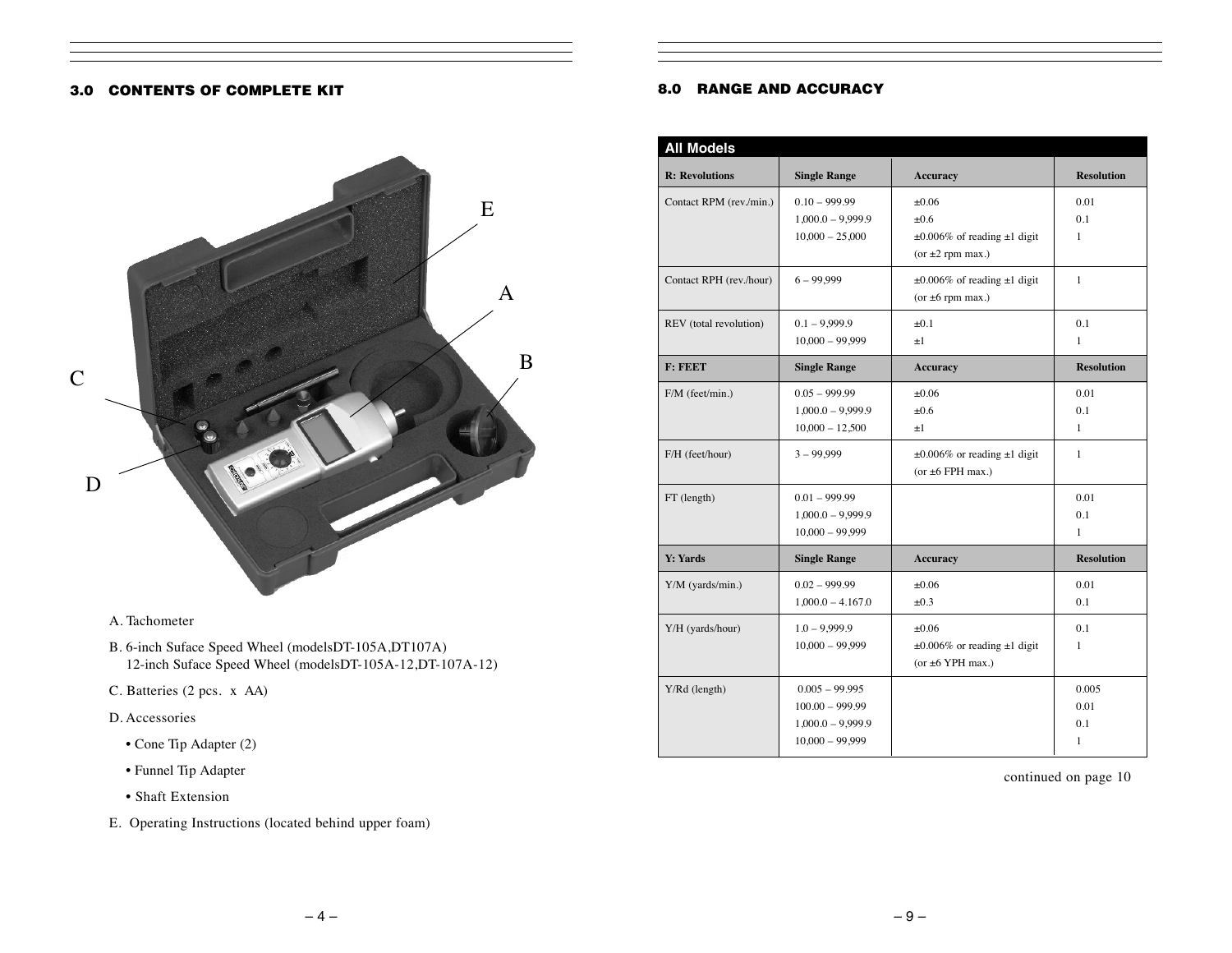#### 7.0 BUILT-IN MEMORY SYSTEM

The DT-105A, DT-107A, DT-105A-12 and DT-107A-12 include a built-in memory system capable of storing the *last*, *maximum* and *minimum* values, plus 10 separate readings for recall to the display.

#### **Storing Readings**

Press the Memory Switch momentarily when the reading to be stored appears on the display. An "M" will appear on the display briefly indicating that the reading has been successfully stored in the memory. A maximum of 10 readings can be stored in memory.

**Note:** The stored data will be deleted when the Tachometer automatically powers off.

#### **Recall Stored Readings**

To recall stored readings to the display, press the Memory Switch. A stored value will alternately flash on the display along with the memory location number (1, 2. . .10).

#### **Clearing Stored Readings**

To erase all stored readings, press and hold the Memory Switch for five (5) or more seconds until the display shows "CCCCC." This indicates that the memory was successfully erased.

#### 4.0 INSTALLING/REPLACING BATTERIES

1. Loosen the two black screws at the bottom edge of the tachometer using a slotted screwdriver or coin.

- 2. Remove the battery compartment cover plate exposing the battery sleeve.
- 3. Insert the AA batteries observing the proper battery polarity indicated on a label inside the battery compartment.





**Note:** The DT-105A, DT-107A, DT-105A-12 and DT-107A-12 are designed to automatically power off after five (5) minutes of "non-use" to conserve battery power.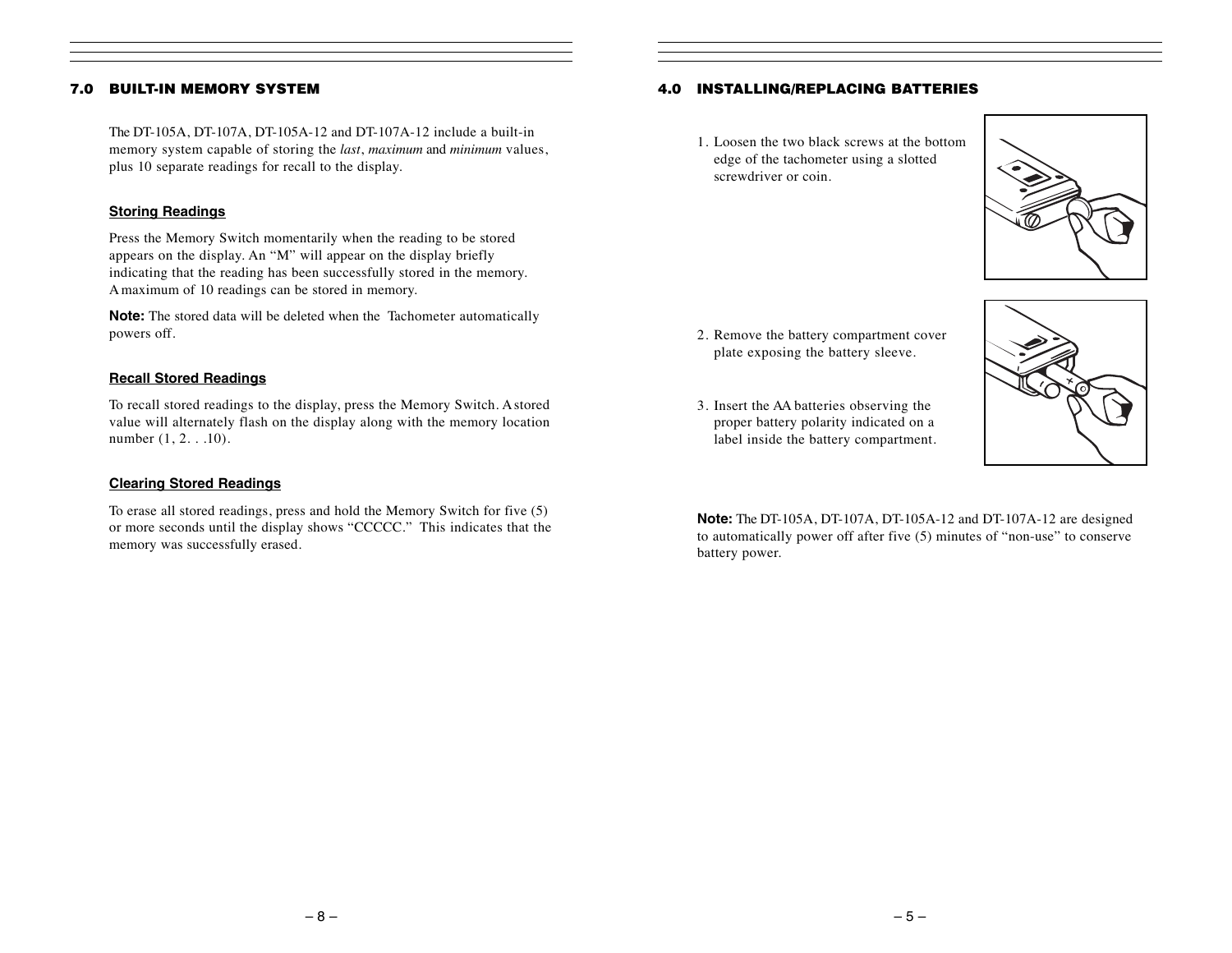#### 5.0 MEASURING RPM

1. Select either the *Cone Tip Adapter* or the *Funnel Tip Adapter* and carefully place it on the shaft making sure to align the pin on the shaft with the slot on the adapter.



**Note:** The shaft extension accessory can be used to help reach the end of the shaft, however, under no circumstances should this extension be used with the *Surface Speed Wheel.*

2. Rotate the *Operating Mode Selector Switch* to RPM.



- 3. Position the adapter carefully on the end of the rotating shaft insuring that it is positioned in the center of the shaft. Apply enough pressure to eliminate slip.
- 4. Press and hold the white *Measure Button* located on the right side of the Tachometer.
- 5. The display will update approximately 1 time per second and show the measured rotational speed in RPM.
- 6. Release the *Measure Button* prior to removing the Tachometer from the rotating shaft. The last reading will be retained on the display.

Readings will be retained in memory for 5 minutes. This time can be extended indefinitely by re-pressing the *Memory Switch* within each five minute period.

### 6.0 MEASURING SURFACE SPEED & LENGTH

1. Select the Surface Speed Wheel and carefully place it on the shaft making sure to align the pin on the shaft with the slot on the wheel.



**Warning:** The Shaft Extension Accessory should not be used with the Surface Speed Wheel.

2. Rotate the Operating Mode Selector Switch to the desired unit of measure for surface speed or length.



- *Select Desired Unit Of Measure For Surface Speed or Length*
- 3. Position the wheel carefully on the moving surface. Apply enough pressure to eliminate any slip.



- 4. Press and hold the white *Measure Button*  located on the right side of the Tachometer.
- 5. The display will update approximately 1 time per second and show the measured surface speed or length in the units selected in the *Operating Mode Selector Switch*.
- 6. Release the *Measure Button* prior to removing the Tachometer from the rotating shaft. The last reading will be retained on the display.

Readings will be retained in memory for 5 minutes. This time can be extended indefinitely by re-pressing the Memory Switch within each five minute period.